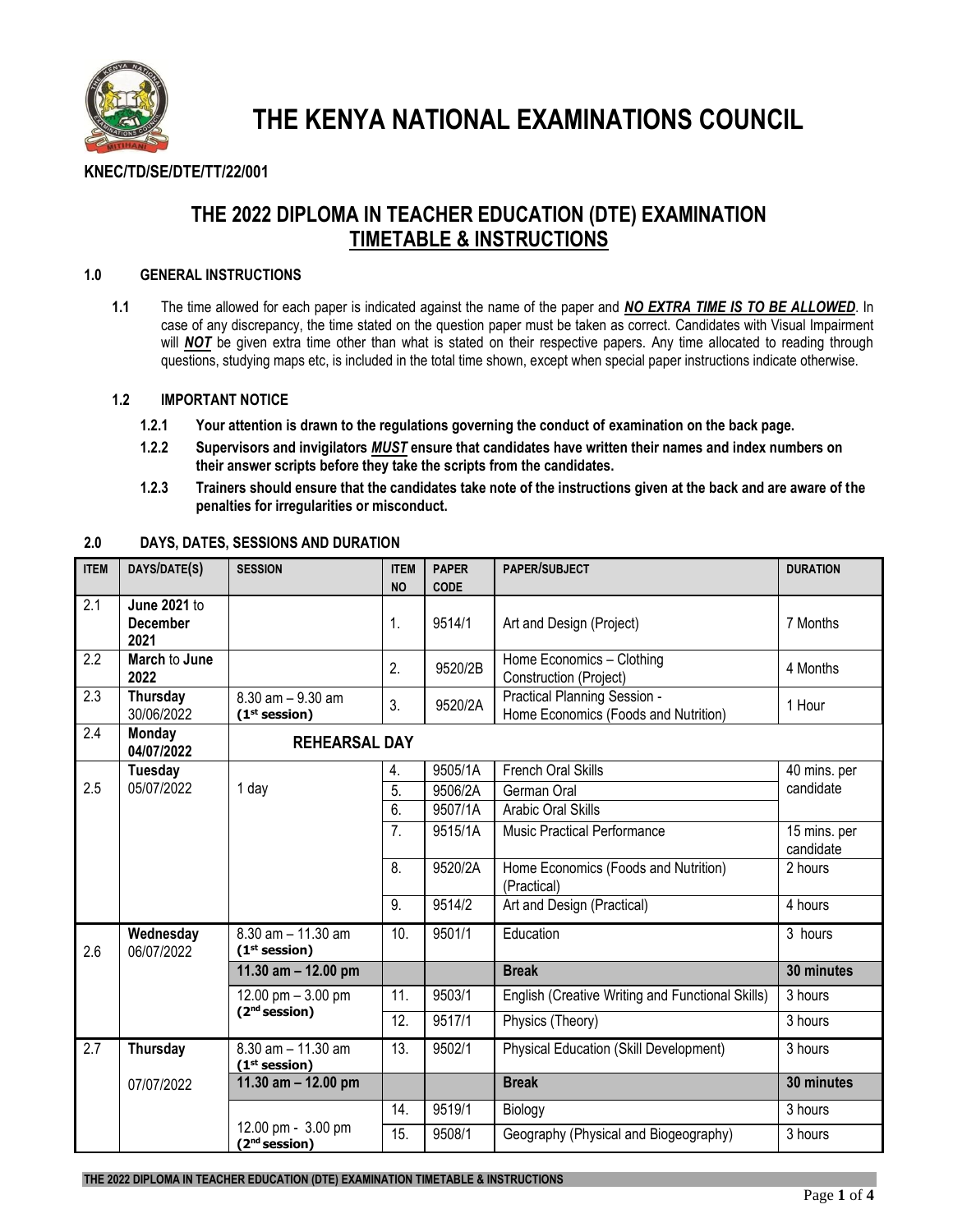| <b>ITEM</b> | DAYS/DATE(S)   | <b>SESSION</b>                                                    | <b>ITEM</b><br><b>NO</b> | <b>PAPER</b><br><b>CODE</b> | <b>PAPER/SUBJECT</b>                                                                             | <b>DURATION</b>       |
|-------------|----------------|-------------------------------------------------------------------|--------------------------|-----------------------------|--------------------------------------------------------------------------------------------------|-----------------------|
| 2.8         | Friday         | 8.30 am - 11.30 am<br>(1 <sup>st</sup> session)                   | 16.                      | 9522/1                      | <b>Computer Studies</b>                                                                          | 3 hours               |
|             | 08/07/2022     | $11.30$ am - 12.00 pm                                             |                          |                             | <b>Break</b>                                                                                     | 30 minutes            |
|             |                | 12.00 pm $-3.00$ pm                                               | 17.                      | 9503/2                      | English (Literary Appreciation)                                                                  | 3 hours               |
|             |                | (2 <sup>nd</sup> session)                                         | 18.                      | 9518/1                      | Chemistry                                                                                        | 3 hours               |
| 2.9         | <b>Monday</b>  | $8.30$ am $- 11.30$ am<br>(1 <sup>st</sup> session)               | 19.                      | 9502/2                      | Principles of Physical Education                                                                 | 3 Hours               |
|             | 11/07/2022     | 11.30 $am - 12.00 pm$                                             |                          |                             | <b>Break</b>                                                                                     | 30 minutes            |
|             |                | 12.00 pm $- 2.30$ pm                                              | 20.                      | 9521/1                      | Agriculture (Crop Production and Agricultural<br>Engineering)                                    | $2\frac{1}{2}$ hours  |
|             |                | (2 <sup>nd</sup> session)                                         | $\overline{21}$          | 9505/1B                     | French (Dictation, Listening Comprehension<br>and Composition)                                   | $2\frac{1}{2}$ hours  |
|             |                | 12.00 pm $- 2.00$ pm<br>(2 <sup>nd</sup> session)                 | 22.                      | 9506/2B                     | German (Composition and Listening<br>Comprehension)                                              | 2 hours               |
|             |                |                                                                   | 23.                      | 9507/1B                     | Arabic (Listening Comprehension and<br>Composition)                                              | 2 hours               |
| 2.10        | <b>Tuesday</b> | 8.30 am - 11.30 am<br>(1 <sup>st</sup> session)                   | 24.                      | 9501/2                      | Education                                                                                        | 3 hours               |
|             | 12/07/2022     | 11.30 am - 12.00 pm                                               |                          |                             | <b>Break</b>                                                                                     | 30 minutes            |
|             |                | $12.00 \text{pm} - 3.00 \text{pm}$                                | 25.                      | 9510/1                      | C R E (Old Testament and Major Religions)                                                        | 3 hours               |
|             |                | (2 <sup>nd</sup> session)                                         | 26.                      | 9511/1                      | IRE (Quran, Hadith, Devotional Acts, Pillars<br>of Iman)                                         | 3 hours               |
|             |                |                                                                   | 27.                      | 9512/1                      | HRE                                                                                              | 3 hours               |
| 2.11        | Wednesday      | 8.30 am - 11.30 am<br>(1 <sup>st</sup> session)                   | 28.                      | 9516/1                      | <b>Mathematics</b>                                                                               | 3 hours               |
|             | 13/07/2022     | 11.30 $am - 12.00 pm$                                             |                          |                             | <b>Break</b>                                                                                     | 30 minutes            |
|             |                | 12.00 pm $-3.00$ pm<br>(2 <sup>nd</sup> session)                  | 29.                      | 9513/3                      | <b>Business Studies (Methodology)</b>                                                            | 3 hours               |
| 2.12        | Thursday       | $8.30$ am $-11.30$ am                                             | 30.                      | 9503/3                      | English (Methodology, ELT and Language<br><b>Acquisition Theories)</b>                           | 3 hours               |
|             | 14/07/2022     | (1 <sup>st</sup> session)                                         | 31.                      | 9517/2                      | Physics                                                                                          | $\overline{3}$ hours  |
|             |                | 11.30 $am - 12.00 pm$                                             |                          |                             | <b>Break</b>                                                                                     | 30 minutes            |
|             |                |                                                                   | 32.                      | 9519/2                      | Biology                                                                                          | 3 hours               |
|             |                | 12.00 pm $-3.00$ pm<br>(2 <sup>nd</sup> session)                  | 33.                      | 9508/2                      | Geography (Practical and Human Geography)                                                        | 3 hours               |
| 2.13        | Friday         | 8.30 am - 10.00 am<br>$(1st$ session)                             | 34.                      | 9504/1A                     | Kiswahili (Essay Writing)                                                                        | 1 $\frac{1}{2}$ hours |
|             | 15/07/2022     | $10.30 - 12.30$ pm<br>(1 <sup>st</sup> session)                   | 35.                      | 9504/1B                     | Kiswahili (Linguistics and Language skills)                                                      | 2 hours               |
|             |                | 12.30 pm $- 1.00$ pm                                              |                          |                             | <b>Break</b>                                                                                     | 30 minutes            |
|             |                | 1.00 pm $-$ 4.00 pm<br>(2 <sup>nd</sup> session)                  | 36.                      | 9505/2                      | French (Grammar, Reading Comprehension<br>and Extensive Reading)                                 | 3 hours               |
|             |                |                                                                   | 37.                      | 9507/2                      | Arabic (Grammar, Reading Comprehension,<br>Summary, Nature of Arabic Language and<br>Literature) | 3 hours               |
|             |                | 1.00 pm $-3.30$ pm                                                | 38.                      | 9521/2                      | Agriculture (Livestock Production and<br>Agricultural Economics)                                 | $2\frac{1}{2}$ hours  |
|             |                | (2 <sup>nd</sup> session)                                         | 39.                      | 9506/1                      | German (Grammar and Reading Comprehension)                                                       | $2\frac{1}{2}$ hours  |
|             |                |                                                                   | 40.                      | 9517/3                      | Physics (Methodology)                                                                            | 2 1/2 hours           |
| 2.14        | <b>Monday</b>  | $8.30$ am $- 11.30$ am<br>(1 <sup>st</sup> session)               | 41.                      | 9516/2                      | Mathematics                                                                                      | 3 hours               |
|             | 18/07/2022     | 11.30 am $-$ 12.00 pm                                             |                          |                             | <b>Break</b>                                                                                     | 30 minutes            |
|             |                | 12.00 pm $- 2.30$ pm<br>(2 <sup>nd</sup> session)                 | 42.                      | 9509/1                      | History and Government (History and<br>Government of Kenya)                                      | $2\frac{1}{2}$ hours  |
|             |                | $12.00 \text{ pm} - 3.00 \text{ pm}$<br>(2 <sup>nd</sup> session) | 43.                      | 9515/2                      | Music (Basic Skills, History and Analysis)                                                       | 3 hours               |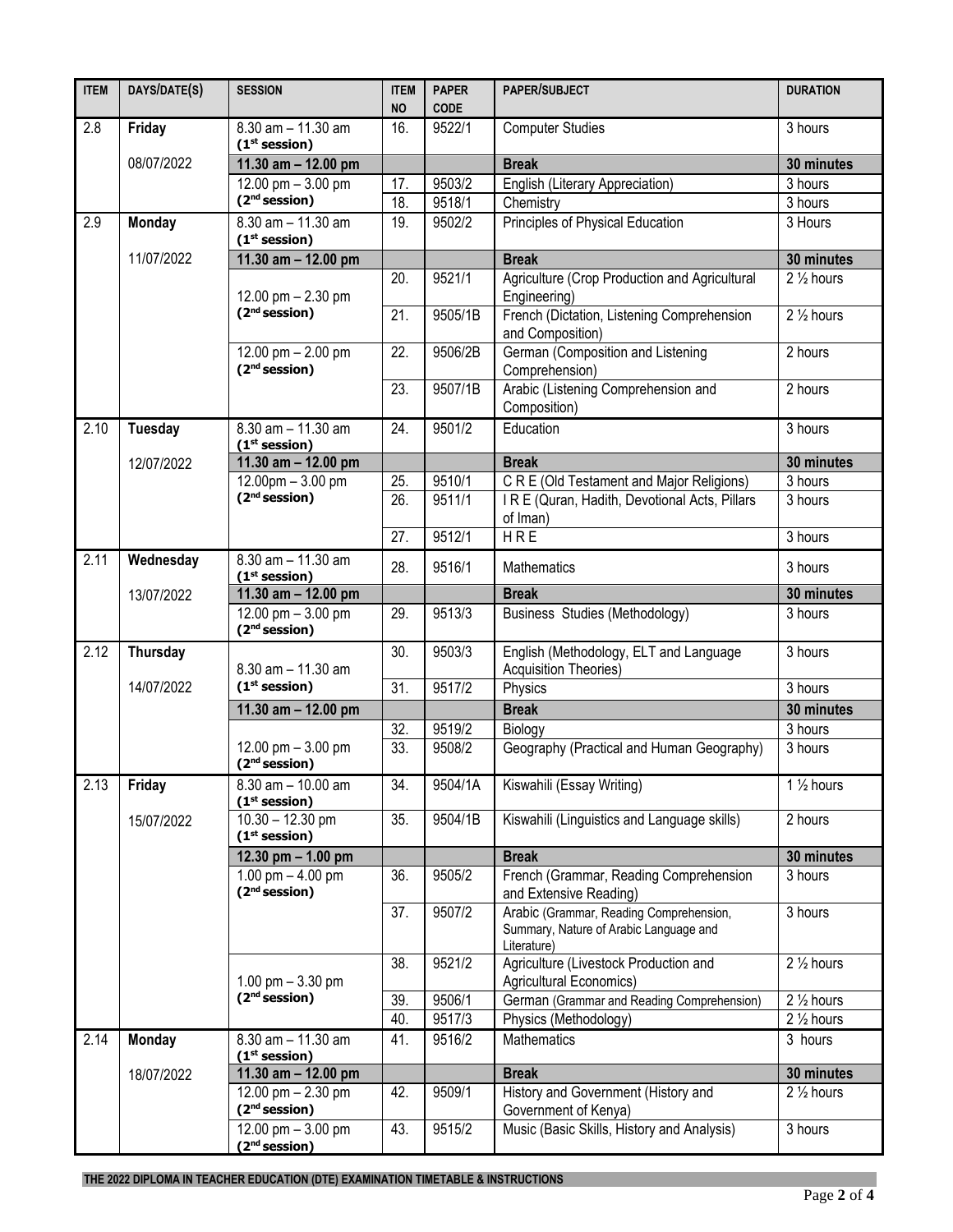| <b>ITEM</b> | DAYS/DATE(S)    | <b>SESSION</b>                                      | <b>ITEM</b><br><b>NO</b> | <b>PAPER</b><br><b>CODE</b> | PAPER/SUBJECT                                                   | <b>DURATION</b>      |
|-------------|-----------------|-----------------------------------------------------|--------------------------|-----------------------------|-----------------------------------------------------------------|----------------------|
| 2.15        | Tuesday         | $8.30$ am $- 11.30$ am<br>(1 <sup>st</sup> session) | 44.                      | 9504/2                      | Kiswahili (Literature)                                          | 3 hours              |
|             | 19/07/2022      |                                                     | 45.                      | 9519/3                      | Biology (Methodology)                                           | 3 hours              |
|             |                 | 11.30 $am - 12.00 pm$                               |                          |                             | <b>Break</b>                                                    | 30 minutes           |
|             |                 | 12.00 pm $-3.00$ pm<br>(2 <sup>nd</sup> session)    | 46.                      | 9513/1                      | <b>Business studies</b>                                         | 3 hours              |
| 2.16        | Wednesday       | 8.30 am - 10.30 am<br>(1 <sup>st</sup> session)     | 47.                      | 9518/2                      | Chemistry                                                       | 2 hours              |
|             | 20/07/2022      | 8.30 am - 11.30 am<br>$(1st$ session)               | 48.                      | 9504/3                      | Kiswahili (Methodology)                                         | 3 hours              |
|             |                 | 11.30 am - 12.00 pm                                 |                          |                             | <b>Break</b>                                                    | 30 minutes           |
|             |                 | 12.00 pm $-3.00$ pm<br>(2 <sup>nd</sup> session)    | 49.                      | 9510/2                      | CRE (New Testament)                                             | 3 hours              |
|             |                 |                                                     | 50.                      | 9511/2                      | IRE (Akhlaq, Muamalat, History of Islam and<br>Muslim Scholars) | 3 hours              |
|             |                 |                                                     | 51.                      | 9512/2                      | HRE                                                             | 3 hours              |
|             |                 |                                                     | 52.                      | 9522/2                      | <b>Computer Studies</b>                                         | 3 hours              |
| 2.17        | <b>Thursday</b> | 8.30 am - 11.00 am<br>(1 <sup>st</sup> session)     | 53.                      | 9516/3                      | Mathematics (Methodology)                                       | $2\frac{1}{2}$ hours |
|             | 21/07/2022      | $8.30$ am $- 11.30$ am                              | 54.                      | 9505/3                      | French (Methodology)                                            | 3 hours              |
|             |                 | (1 <sup>st</sup> session)                           | 55.                      | 9506/3                      | German (Methodology)                                            | 3 hours              |
|             |                 |                                                     | 56.                      | 9507/3                      | Arabic (Methodology)                                            | 3 hours              |
|             |                 | 11.30 am - 12.00 pm                                 |                          |                             | <b>Break</b>                                                    | 30 minutes           |
|             |                 | 12.00 pm $-3.00$ pm<br>(2 <sup>nd</sup> session)    | 57.                      | 9502/3                      | Physical Education (Methodology)                                | 3 hours              |
| 2.18        | Friday          | $8.30$ am $- 11.30$ am                              | 58.                      | 9510/3                      | CRE (Methodology)                                               | 3 hours              |
|             | 22/07/2022      | (1 <sup>st</sup> session)                           | 59.                      | 9511/3                      | IRE (Methodology)                                               | 3 hours              |
|             |                 |                                                     | 60.                      | 9512/3                      | HRE                                                             | 3 hours              |
|             |                 |                                                     | 61.                      | 9522/3                      | Computer Studies (Methodology)                                  | 3 hours              |
|             |                 | 11.30 $am - 12.00 pm$                               |                          |                             | <b>Break</b>                                                    | 30 minutes           |
|             |                 | 12.00 pm-2.00 pm<br>(2 <sup>nd</sup> session)       | 62.                      | 9518/3                      | Chemistry (Methodology)                                         | 2 hours              |
|             |                 | 12.00 pm-3.00 pm<br>(2 <sup>nd</sup> session)       | 63.                      | 9514/3                      | Art and Design (Theory & Methodology)                           | 3 hours              |
| 2.19        | <b>Monday</b>   | 8.30 am - 11.30 am                                  | 64.                      | 9513/2                      | <b>Business Studies</b>                                         | 3 hours              |
|             | 25/07/2022      | (1 <sup>st</sup> session)                           | 65.                      | 9520/1                      | Home Economics (Theory)                                         | 3 Hours              |
|             |                 | 11.30 $am - 12.00 pm$                               |                          |                             | <b>Break</b>                                                    | 30 minutes           |
|             |                 | 12.00 pm- 1.00 pm                                   | 66.                      | 9515/1B                     | Music (Aural)                                                   | 1 hour               |
|             |                 | 12.00 pm-2.30 pm<br>(2 <sup>nd</sup> session)       | 67.                      | 9509/2                      | History and Government (Themes in World<br>History)             | $2\frac{1}{2}$ hours |
| 2.20        | <b>Tuesday</b>  | $8.30$ am $- 11.30$ am                              | 68.                      | 9508/3                      | Geography (Methodology)                                         | 3 hours              |
|             |                 | (1 <sup>st</sup> session)                           | 69.                      | 9520/3                      | Home Economics (Methodology)                                    | 3 hours              |
|             | 26/07/2022      | 11.30 $am - 12.00 pm$                               |                          |                             | <b>Break</b>                                                    | 30 minutes           |
|             |                 | 12.00 pm $- 2.30$ pm<br>(2 <sup>nd</sup> session)   | 70.                      | 9509/3                      | History and Government (Methodology)                            | $2\frac{1}{2}$ hours |
| 2.21        | Wednesday       | 8.30 am - 11.30 am<br>(1 <sup>st</sup> session)     | 71.                      | 9501/3                      | Education (Methodology)                                         | 3 hours              |
|             | 27/07/2022      | 11.30 $am - 12.00 pm$                               |                          |                             | <b>Break</b>                                                    | 30 minutes           |
|             |                 | 12.00 pm $- 2.00$ pm<br>(2 <sup>nd</sup> session)   | 72.                      | 9521/3                      | Agriculture (Methodology)                                       | 2 hours              |
|             |                 |                                                     | 73.                      | 9515/3                      | Music (Methodology)                                             | 2 hours              |